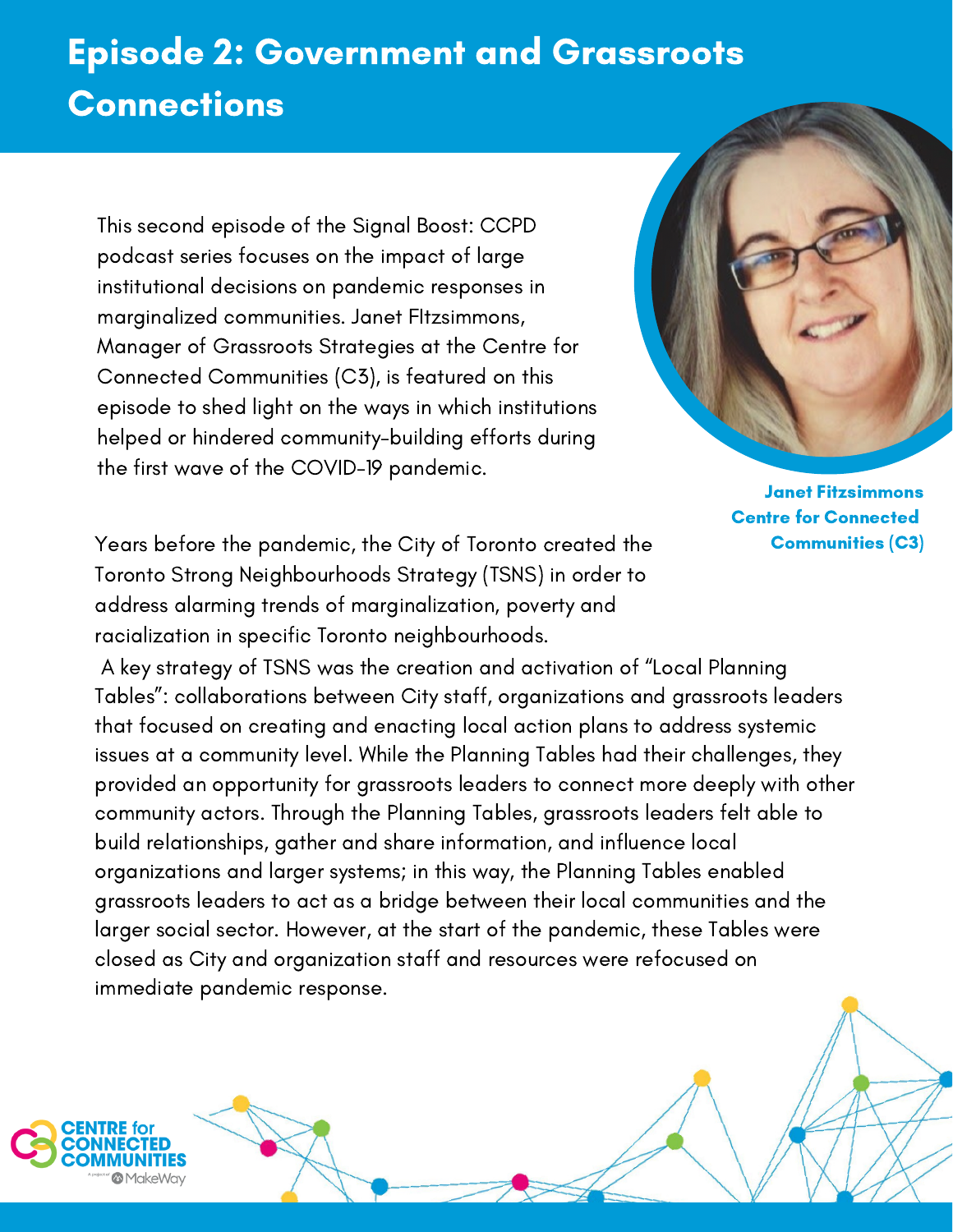In our interviews with grassroots leaders, the closing of the Planning Tables was the most cited example of how grassroots leaders felt unsupported by governments and institutions during the COVID-19 pandemic. In response to the pandemic, the City and United Way developed a new table structure that was focused on formal service provision in broader geographic regions. These new cluster tables included institutions, local organizations and the City, but not grassroots leaders. Grassroots leaders that were interviewed expressed frustration that they were excluded from these cluster tables, and did not understand why their experiences with grassroots organizing were not included or valued.

The CCPD interviews with grassroots leaders highlighted frustrations that they had with larger institutions. One specific frustration was that the City changed focus from collective community-centred planning to top-down emergency response. With the shift to the cluster table model, many grassroots leaders felt as though they were left behind and ignored by the City's pandemic approach. There was a sense of not understanding why their expertise and knowledge about deep community assets, needs and networks were not included in part of the pandemic response plan. Furthermore, grassroots leaders shared that they had ideas on how to leverage these existing resources to support their communities in specific ways and wanted to collaborate with the City, but there was little or no opportunity for grassroots leaders to connect directly with the City.



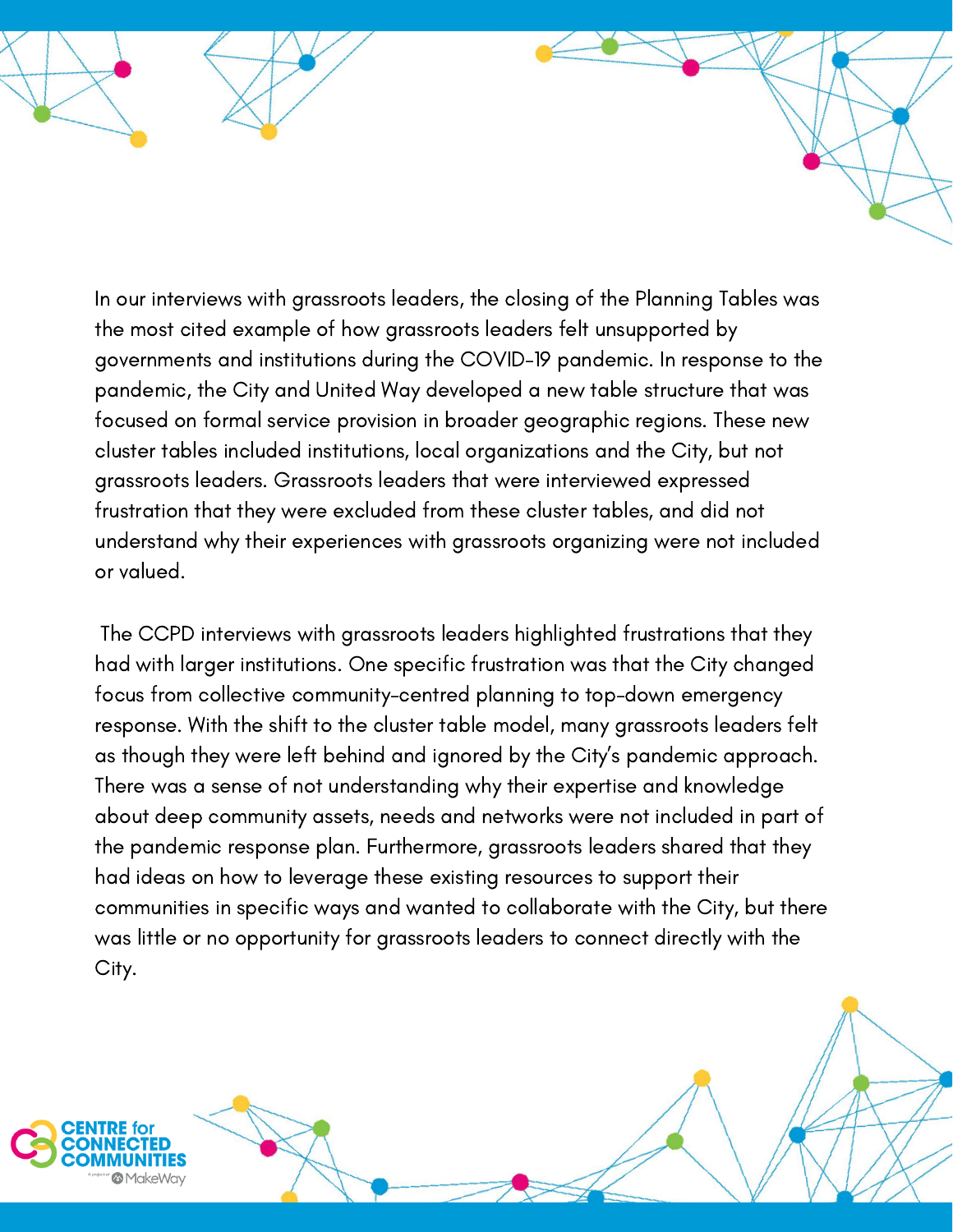The knowledge that grassroots leaders hold includes a deep understanding of how to work with community members and networks, and how to utilize their own assets to focus support in the places and in ways that make the most sense in that community. Grassroots leaders are excellent networkers, connecting people to resources and information through formal and informal means (such as phone trees, messaging apps, mail, door-to-door visits and more). Most of this information comes top-down, from institutions that are able to do research (e.g health institutions such as hospitals and universities), or have real time information about resources available (City departments) but it is people at the grassroots who can effectively disperse it into neighbourhoods. Through the CCPD research, grassroots leaders reiterated that there is a disconnect between what residents on-the-ground in communities need access to, and what institutions provide to them.

Institutions and grassroots leaders each have critical roles to play in a crisis. Governments have a broad mandate to ensure public health and safety as they have large scale reach, research capacity, authority and resources to enact the measures to keep everyone safe during a crisis. The government response creates much needed order and structure. Their size and internal bureaucracy, however, makes them slow to react and prone to one size fits all interventions.



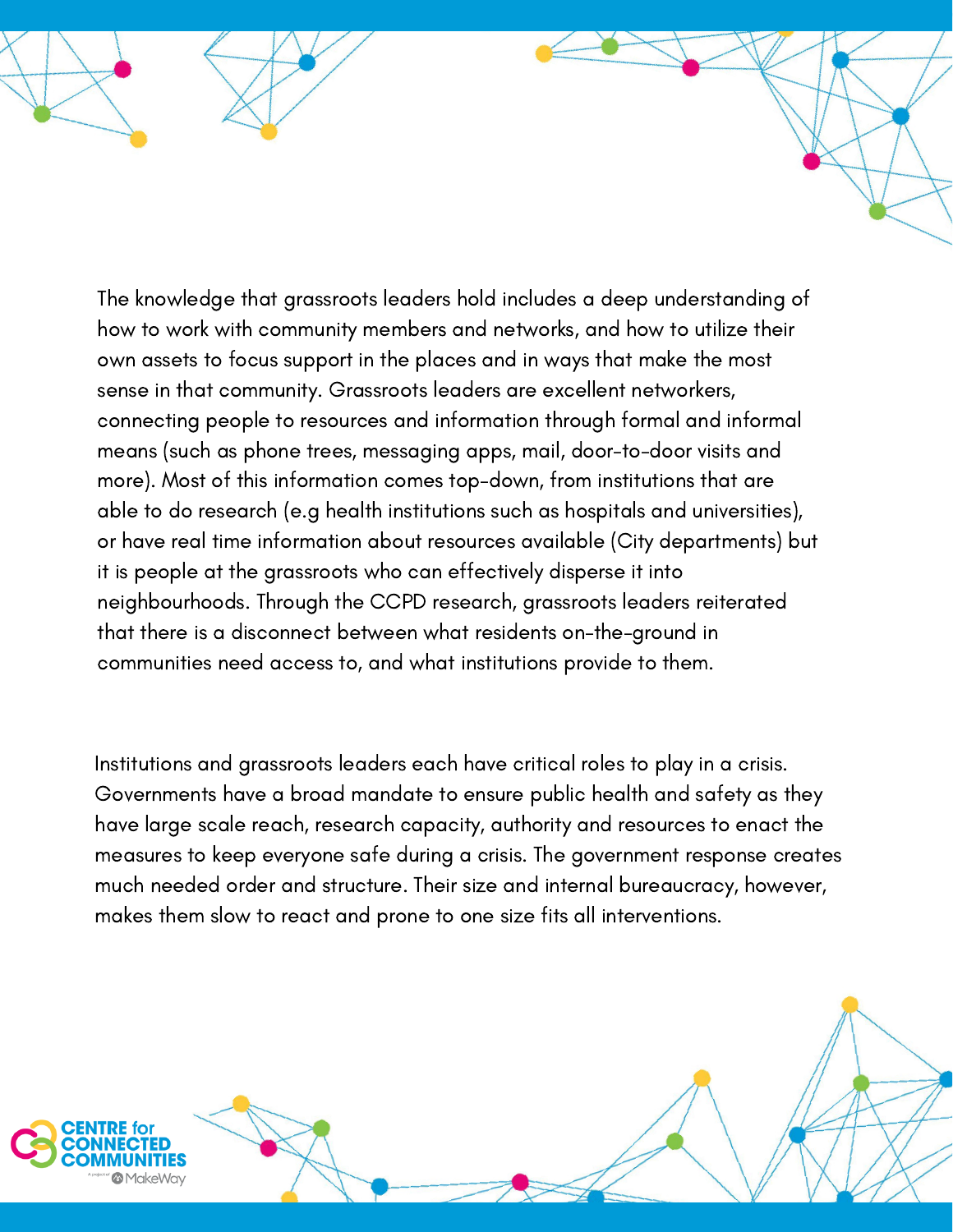The size and structures of governments and institutions makes it difficult for information to flow in ways that make sense on the ground. Janet explains this dynamic as she states:

> When institutions interact with communities, oftentimes communities don't know about siloing or they don't know about various departments, and they're not aware that communication doesn't travel and flow throughout the institution. So they may talk to one department and have like some really great conversation and a really great interaction and good ideas. And you know, share a bunch of stuff that's really critical and go away thinking, Well, I've told the institution that now. Right. But that information because of siloing doesn't flow to other places in the institution.

Grassroots leaders and groups, on the other hand, are nimble and able to adapt to changing circumstances quickly. They are fluid and have flexible structures which make them particularly effective at meeting people where they are in communities. This differences in organizational culture and structure makes it hard for grassroots leaders and institutions to communicate with each other and this lack of understanding often creates frustrations- grassroots leaders often do not understand why their conversations with institutional staff are positive in the moment, but do not result in change, or their ideas are not heard in other departments. Grassroots leaders deal with providing responses to acute challenges within their communities, and become increasingly frustrated when they don't see changes happening fast enough in their communities. Without critical two way communication, institutions miss out on the nuanced understanding of what is happening in communities: who is being reached, who is not, and what institutional interventions or support might be most effective.